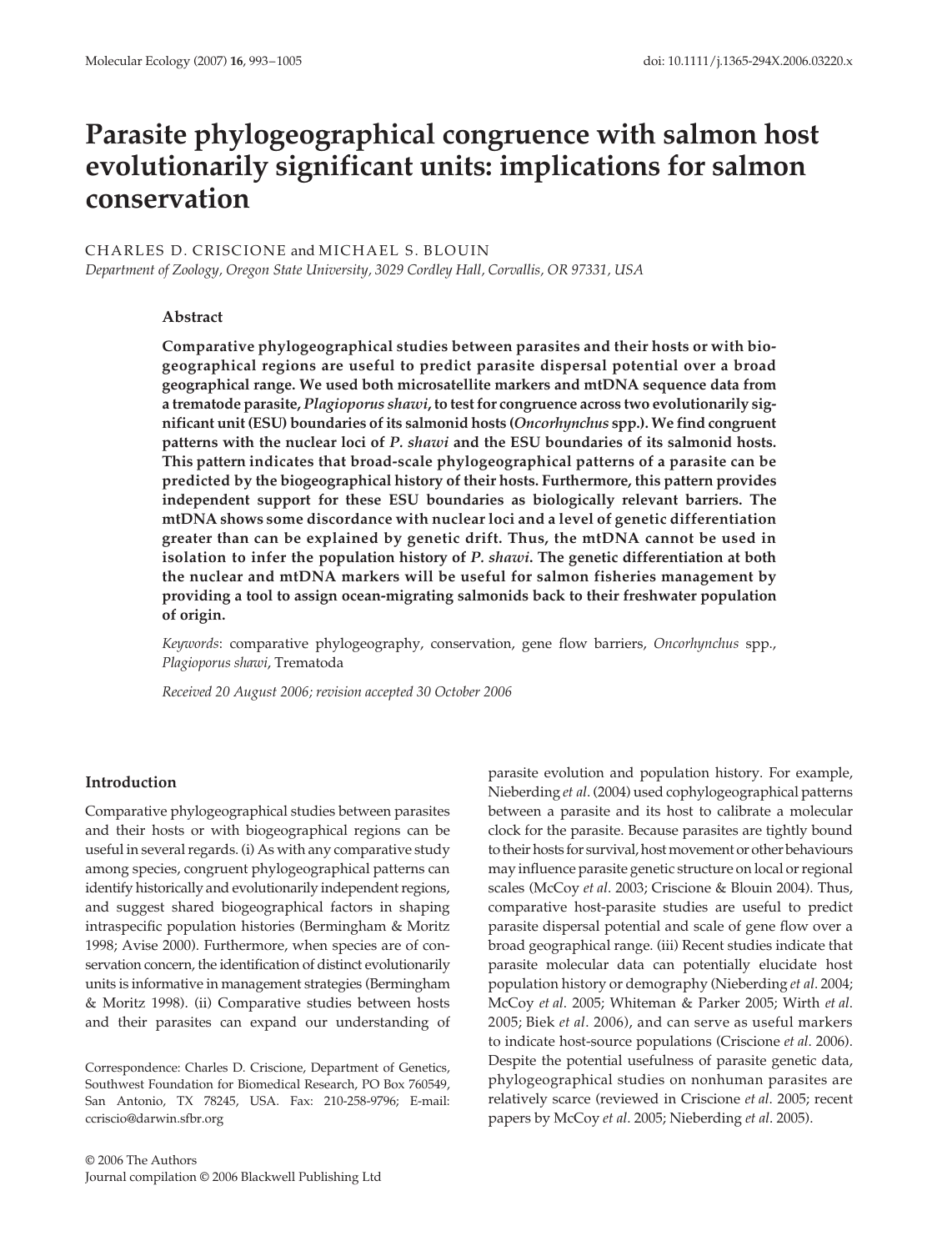

**Fig. 1** (a) Map of sampling locations and ESU boundaries (grey lines) for (b) *Oncorhynchus tshawytscha* (chinook salmon) (c) *Oncorhynchus kisutch* (coho salmon) (d) *Oncorhynchus clarki* (cutthroat trout), and (e) *Oncorhynchus mykiss* (steelhead trout). Dashed arrows in (a) indicate the Nehalem and Cape Blanco breaks. In (b–e), the breaks are indicated by a star. GRA and WIL are part of coastal drainages of southwestern Washington. NEH, SIL, ALS, TEN, and UMP are within the Oregon Coast ESU. HUN and WIN are within the Klamath Mountains Province. Scale bar in (A) is 100 km.

Here our primary aim is to test for congruence between the coastal phylogeographical patterns of a digenean trematode parasite (*Plagioporus shawi*) and the evolutionarily significant unit (ESU) boundaries of its salmonid hosts (*Oncorhynchus* spp.). The Oregon Coast ESU (Fig. 1) on the Pacific coastline of the USA is a common ESU designation among four salmonid species (see Fig. 1) known to be infected with *P. shawi*. Thus, these salmonids share two ESU boundaries: in the north, the Nehalem break and in the south, the Cape Blanco break (Fig. 1). A test of congruence across these breaks would elucidate if broad-scale phylogeographical patterns of parasites can be predicted by host phylogeographical structure. *Plagioporus shawi* has a strict freshwater life cycle (snail to aquatic arthropod to salmonid fish) (Schell 1975) and thus, is dependent on nonnatal migrations of its anadramous hosts for dispersal among freshwater drainages. Therefore, we expect that the Nehalem and Cape Blanco breaks will demarcate phylogeographical boundaries for *P. shawi*. In a previous study, we compared the accuracy of genetic assignment tests between *P. shawi* and one of its salmonid hosts (Criscione *et al*. 2006). Individuals of *P. shawi* were shown to assign back to regions of origin on either side of the Cape Blanco break with high accuracy. These microsatellite data, although

from a small number of populations, suggested that the Cape Blanco break was a barrier. However, it was unknown if this pattern would remain if populations from other ESUs were included. Here we provide a more robust analysis by adding more populations (including populations across the Nehalem break), provide explicit tests of population differentiation, and use both mtDNA and microsatellite markers from every parasite individual to test for congruence across the Nehalem and Cape Blanco breaks.

The data we present is also of conservation relevance for two reasons. First, testing for congruence will also determine if the parasite genetic data support the ESUs as historically unique regions. This is of significance because neutral markers from some salmonids show weak genetic differentiation ( $F_{ST} \sim 0.02$ ) across ESU boundaries (Teel *et al*. 2003; Criscione *et al*. 2006). Thus, independent tests of these phylogeographical regions with other organisms are warranted. *Plagioporus shawi* has its own evolutionary history and therefore, provides an independent test of these phylogeographical boundaries. Second, we want to extend previous work (Criscione *et al*. 2006) to establish a baseline on which the parasite genetic data could be used as a conservation management tool to indicate freshwater origins (across multiple ESUs) of ocean-migrating salmonids.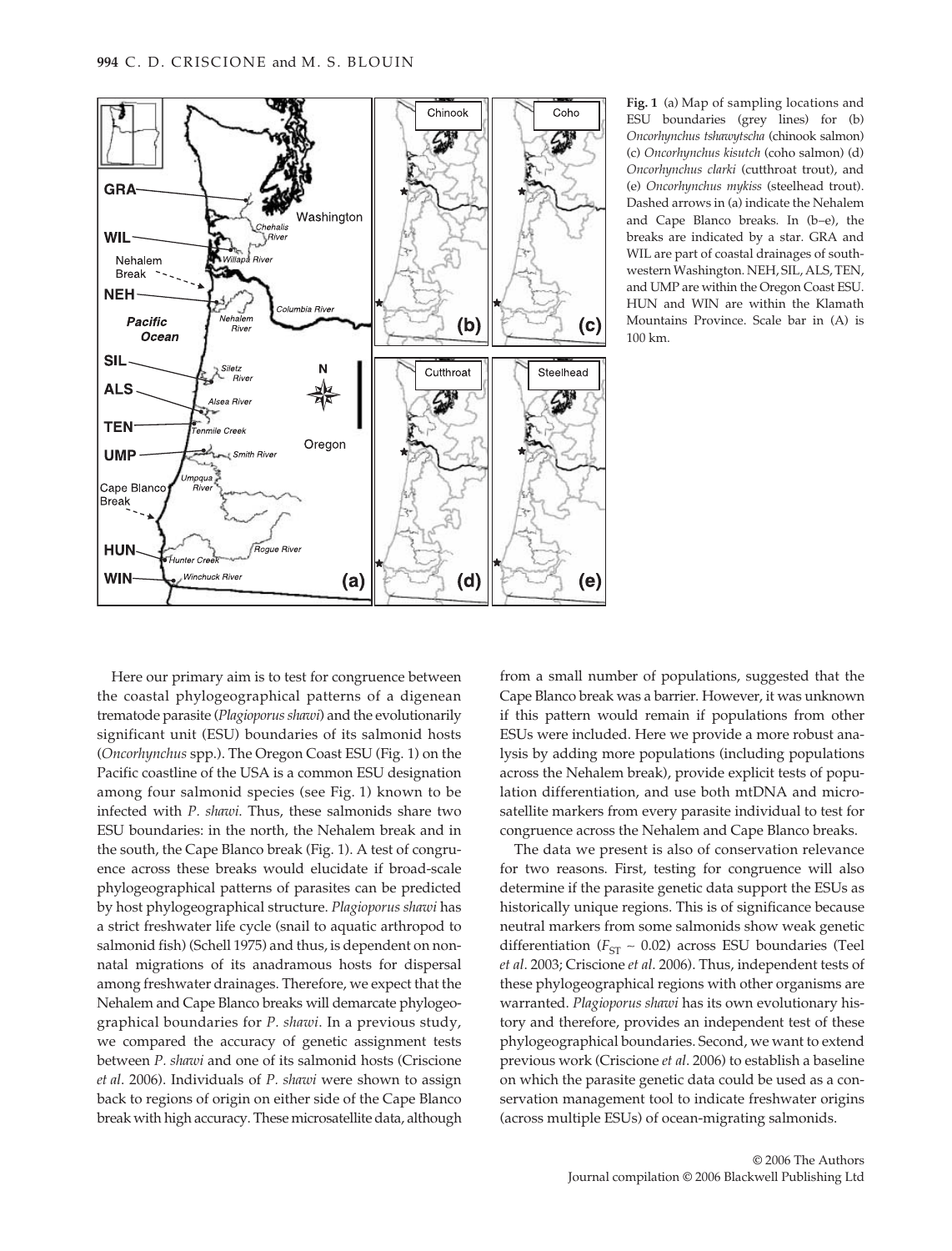# **Materials and methods**

#### *Description of salmonid ESUs*

The salmonid ESUs are based on a combination of biogeographical data, geological history, salmonid neutral genetic markers, and salmonid life-history traits (reviewed in Waples *et al*. 2001). Figure 1 shows the ESU boundaries of the four salmonids. Briefly, the Cape Blanco break demarks different ecological regions (Waples *et al*. 2001). The region south of Cape Blanco (Klamath Mountains Province) has a unique geological history with an east to west mountain range that bridges the Cascade and Coastal mountain ranges, which extend north to south from Washington into California (Minckley *et al*. 1986). This region is also characterized by distinct ichthyofaunal assemblages compared to coastal streams north of Cape Blanco (Minckley *et al*. 1986; Hughes *et al*. 1987). Furthermore, steelhead, coho, and chinook that originate from streams north of Cape Blanco tend to migrate northward in the ocean, whereas those from streams south of Cape Blanco tend to be south migrating (Busby *et al*. 1996; see Waples *et al*. 2001 for other life-history trait differences across both boundaries). The Oregon Coast ESU and the region extending north to the Chehalis River system belong to the same ecological region (Waples *et al*. 2001). The ichthyofauna on either side of the Nehalem break, which is essentially demarcated by the mouth of the Columbia River, originated from the Columbia River system. However, above the Nehalem break, the ichthyofauna of Washington coastal streams (the Chehalis and Willapa river systems; Fig. 1) are morphologically differentiated from their Columbia River counterparts, thus suggesting a period of isolation (McPhail & Lindsey 1986). Over our sampled range, neutral genetic markers of both steelhead and chinook delineate three population clusters: the Klamath Mountains Province, the Oregon Coast ESU, and southwest Washington coastal streams. The Oregon Coast ESU and Washington clades are more closely related than to the clade of populations south of Cape Blanco (Busby *et al*. 1996; Myers *et al*. 1998). Cutthroat shows moderate structure across the Cape Blanco break, but high structure across the Nehalem break indicates that the Columbia River is a barrier to cutthroat gene flow (Johnson *et al*. 1999). Coho shows moderate genetic structure across both ESU boundaries (Weitkamp *et al*. 1995). Given the above descriptions of the ESU breaks, we expect that the Nehalem break represents a weaker phylogeographical boundary when compared to the Cape Blanco break. Full details on the descriptions of the ecological regions and ESU boundaries are given in Waples *et al*. (2001) and in several technical memoranda (Weitkamp *et al*. 1995; Busby *et al*. 1996; Myers *et al*. 1998; Johnson *et al*. 1999) on the four salmonid species (available at www.nwfsc.noaa.gov/ publications/index.cfm).

#### *Parasite background*

*Plagioporus shawi* completes its life cycle within a freshwater stream. Sexually mature adults infect the intestines of salmonids and pass eggs into the freshwater via host faeces. A miracidium hatches and penetrates a freshwater snail where a period of asexual reproduction occurs prior to cercarial development. Cercariae leave the snail and penetrate aquatic arthropods (e.g. amphipods, caddis larvae) where they encyst as metacercariae. The life cycle is completed when a fish ingests an infected arthropod (Schell 1975). The geographical range of *P. shawi* extends west of the Cascade Mountains from northern California to northern Washington, with reports in eastern Washington and western Idaho, USA (Hoffman 1999). Adults of *P. shawi* are most often found in juvenile or resident (i.e. nonanadramous) adult salmonids in freshwater streams, but there are also reports of adult *P. shawi* infecting salmonids that were collected from the Pacific Ocean (Olson 1978; Margolis 1984, 1985). These reports indicate that adult *P. shawi* can survive in ocean-migrating salmonids. Host range appears to be limited to salmonid fishes with reports only from *Oncorhynchus* spp. (across the geographical range) and mountain whitefish, *Prosopium williamsoni* (in Idaho only) (Hoffman 1999). *Plagioporus shawi* is hermaphroditic, but a previous study indicates that random mating predominates within populations of *P. shawi* (Criscione & Blouin 2006).

#### *Sample collection*

We sampled 23 individuals of *P. shawi* from each of nine rivers located in the coastal mountain ranges of Washington and Oregon, USA (Fig. 1). Most trematodes were mature; however, some were still developing. All sampled rivers ultimately drain into the Pacific Ocean: Bingham Creek (GRA), Fork Creek (WIL), North Fork Nehalem River (NEH), Mill Creek (SIL), Cascade Creek (ALS), West Fork Smith River (UMP), Ten Mile Creek (TEN), Hunter Creek (HUN), and Winchuck River (WIN). Two rivers are above the Nehalem break (GRA and WIL) and two are below the Cape Blanco break (HUN and WIN). To ensure that parasites and fish originated in the stream from which they were sampled, we collected out-migrating smolts (juvenile salmonids leaving the drainage for the ocean) rather than returning adults. All samples were collected from March to June of 2002 in conjunction with Oregon and Washington salmonid-monitoring projects under the permits OR2002- 019 and 02–033, respectively. To obtain a random sample of each parasite population, each parasite was collected from a different individual salmonid host. Prevalence (percent infected), mean intensity of infected fish, and the number of genotyped individuals of *P. shawi* from the nine rivers and four host species is given in Table S1, Supplementary material.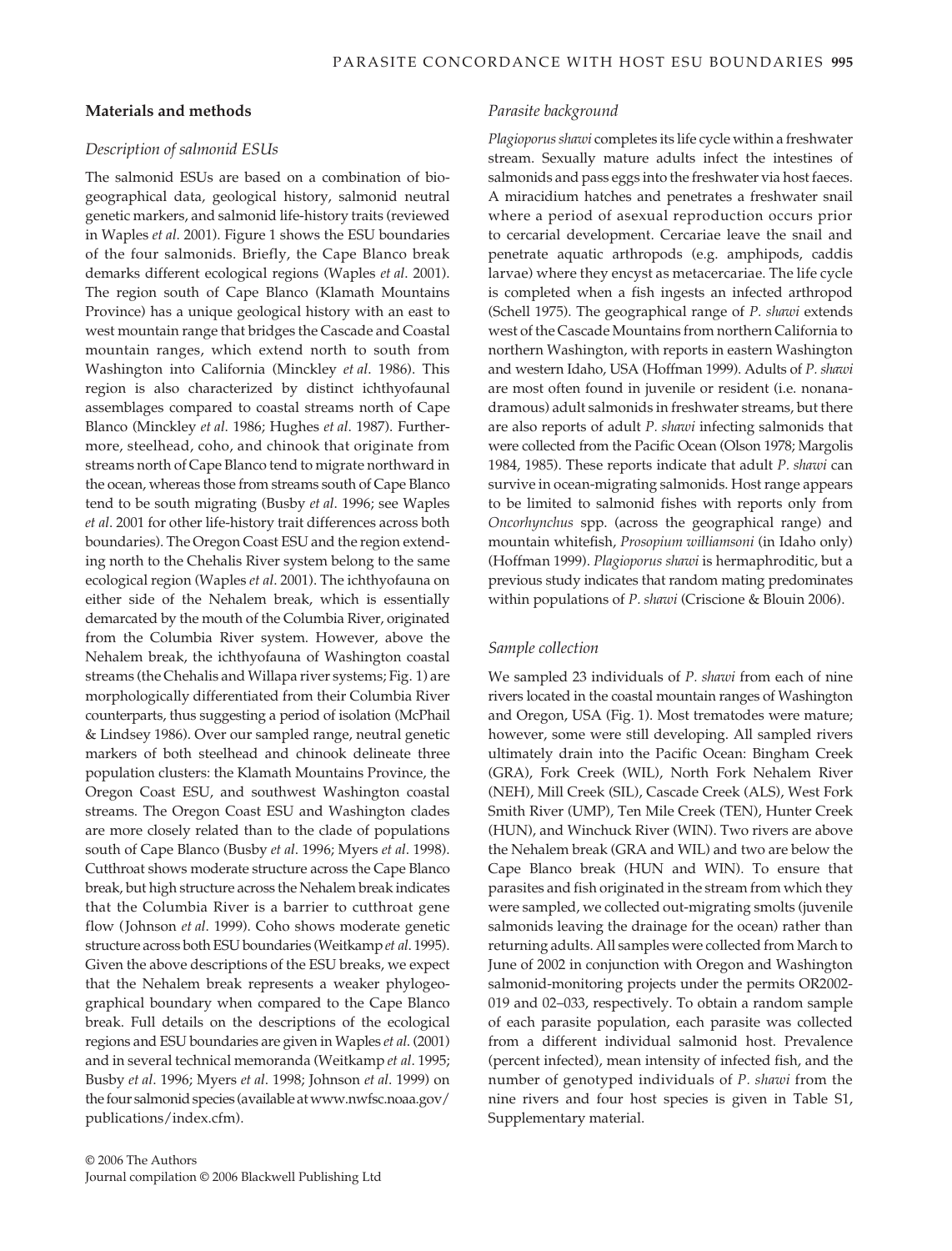## *Genotyping and sequencing*

Protocols for DNA extraction, polymerase chain reaction (PCR), and genotyping of the eight microsatellite loci (m26, m41, m48, d04, d09, d36, d43, and d47) were previously described in Criscione & Blouin (2005). We sequenced a 636-bp region of the NADH-dehydrogenase subunit 1 (ND1) mitochondrial gene (see Criscione & Blouin 2004 for primers and protocols). Microsatellite genotypes and mtDNA sequences were obtained from the same individual parasites. Sequences were deposited in GenBank (AY269691–AY269782 and DQ868547–DQ868656).

#### *Microsatellite analyses*

Within populations, we tested for Hardy–Weinberg equilibrium at each locus and genotypic disequilibrium for pairs of loci using genepop version 3.4 (Raymond & Rousset 1995). Significance was determined using the Markov chain method (5000 dememorizations, 5000 batches, 5000 iterations per batch). A sequential Bonferroni correction was applied for multiple comparisons within each population sample. Observed heterozygosities and gene diversities  $(H_F)$  were also calculated in GENEPOP. Multilocus  $F_{\text{IS}}$  for each population as estimated by Weir & Cockerham (1984) was tested in fstat version 2.9.3 (Goudet 1995) with 1000 permutations of alleles among individuals. The number of alleles (*A*) and allelic richness (*R*<sub>s</sub>, number of alleles rarefied to smallest population sample size) per locus were calculated in FSTAT version 2.9.3 (Goudet 1995). Based on finding a large reduction in genetic diversity in terms of both  $H<sub>E</sub>$  and  $R<sub>s</sub>$  in HUN and WIN (see results below), we performed a post hoc analysis to determine if these populations had undergone bottlenecks. The Wilcoxon sign rank test as implemented in BOTTLENECK (Piry *et al.*) 1999) was used to test all populations for bottlenecks (based on 10 000 replications in each population). We used the infinite allele model because most of our loci showed allele-size variation that is inconsistent with a stepwise mutation model (e.g. alleles that are not multiples of the basic repeat number).

We used several methods to test for structure among populations and ESU boundaries. FSTAT was used to calculate pairwise  $F_{ST}$  (Weir & Cockerham 1984) among populations and to test (1000 permutations of individuals) for differentiation between pairs of populations. Sequential Bonferroni correction was applied. We did a hierarchical analysis with HIERFSTAT (Goudet 2005) to test genetic structure for individuals within rivers  $(F_{IndRiv},$  which is the average  $F_{\text{IS}}$  among populations), among rivers within ESUs  $(F_{\text{RivEsu}})$ , and among ESUs  $(F_{\text{EsuTotal}})$ . The northern ESU consisted of GRA and WIL, the middle had NEH, SIL, ALS, TEN, and UMP, and the southern had HUN and WIN. Significance of  $F_{\text{IndRiv}}$  was tested in  $\epsilon$ FTAT with 15 000 per-

mutations of alleles among individuals within populations. Significance of  $F_{\text{RivEsu}}$  and  $F_{\text{EsuTotal}}$  was tested in HIERFSTAT with 15 000 permutations of individuals among rivers within ESUs and of rivers among ESUs, respectively. If the two breaks did not represent phylogeographical boundaries for *P. shawi*, we might expect to find isolation by distance assuming that non-natal salmonid migrations occur among nearby streams. We tested  $F_{ST}/(1 - F_{ST})$  against geographical distance using partial Mantel tests (20 000 permutations) implemented in FSTAT. Two indicator variables were included in the analysis. One was a matrix where a 1 was entered for pairs of populations across the Cape Blanco break and a 0 for the other pairs. The second indicator variable was the same, but across the Nehalem break. Geographical coordinates used to calculate surface distance were GRA (46.9178°N, 124. 1807°W), WIL (46.7250°N, 124.0978°W), NEH (45.6562°N, 123.9443°W), SIL (44.9263°N, 124.0253°W), ALS (44.4223°N, 124.0817°W), TEN (44.2260°N, 124.1122°W), UMP (43.6692°N, 124.2205°W), HUN (42.3882°N, 124.4263°W), and WIN (42.0037°N, 124.2158°W). These coordinates correspond to the point at which each river system meets the Pacific Ocean rather than the actual sampling location. Distances between populations were added between pairs of populations (e.g. the distance between GRA and SIL = GRA-WIL + WIL-NEH + NEH-SIL).

Within-population heterozygosity can be high with variable loci such as microsatellites, thus the maximum  $F_{ST}$  among populations may be much less than 1 (Hedrick 2005). In order to facilitate comparisons among different hierarchical levels and between microsatellites and mtDNA (see below), we standardized the Weir & Cockerham (1984) estimates of *F*-statistics among populations by dividing  $F_{\text{estimate}}$  by  $F_{\text{max}}$ . The formula for standardization in Hedrick (2005) is not for hierarchical structure nor may it be appropriate for the Weir & Cockerham (1984) estimators of *F*statistics. Therefore, in order to calculate  $F_{\text{max}}$ , we recoded our data to obtain maximum divergence among populations (i.e. no shared alleles among populations) (Meirmans 2006). For the hierarchical analyses, we created two recoded data sets. One was used to get the max  $F_{\text{RivEsu}}$ . Here we coded each river as having unique alleles. This data set cannot be used to get the max  $F_{\text{EsuTotal}}$  as the within ESU heterozygosity will be wrong. Thus, a second data set where alleles were unique among ESUs but not unique to rivers within ESUs was used to calculate the max  $F_{\text{EsuTotal}}$ . We only report standardized *F*-statistics for all between or among population comparisons. Tables S2 and S3, Supplementary materials provide all *F*<sub>estimate</sub> values. Significance testing was always carried out with the original data sets as this is not affected by within population heterozygosity. There is no need to standardize for  $F_{\text{IS}}$ .

Lastly, we examined genetic structure by constructing population dendrograms. A neighbour-joining tree based on the Cavalli-Sforza & Edwards (1967) chord distance,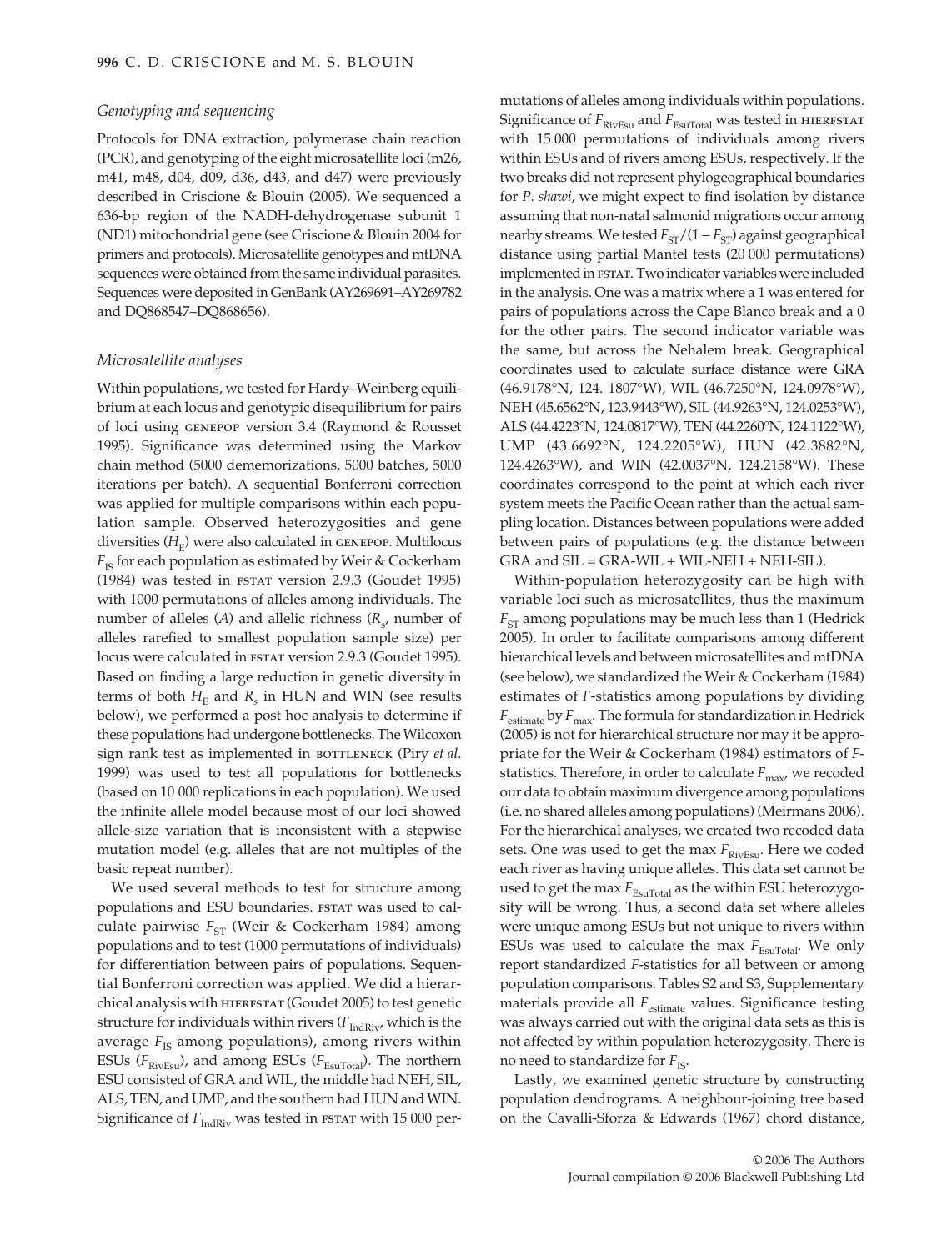which is the distance measure that provides the best estimation of tree topology (Takezaki & Nei 1996), was made in phylip version 3.65 (Felsenstein 2005). Stability of topology was assessed by 1000 bootstraps over loci. We also used a Bayesian method of clustering groups of individuals (i.e. each river) into populations that do not rely on a priori expectations of population delineation (BAPS version 4.13; Corander *et al*. 2003, 2004). For input as the maximum number of populations (*K*), we used 10 replicates for all values between two and nine as the latter was the number of rivers we sampled. We then constructed a neighbourjoining tree with the Kullback-Leibler divergence matrix provided as output with baps. This matrix can be used as a measure of relative genetic distance between the bapsidentified clusters.

In order to evaluate the potential use of parasite genetic data to indicate host-source populations across multiple ESU boundaries, we assessed the accuracy of assignment back to the population of origin. The Bayesian method of Rannala & Mountain (1997) as implemented in the program geneclass2 (Piry *et al*. 2004) was used for assignment. Each individual was assigned to the population in which that individual had the highest assignment score as calculated in geneclass2. We did the analysis two ways: (i) by treating all nine rivers as separate populations and (ii) by using the baps-identified clusters as the populations of origin.

#### *Mitochondrial analyses*

To provide a basis of comparison with the microsatellites, we did a hierarchical analysis with HIERFSTAT (Goudet 2005) on the haplotype frequencies to test for genetic structure among rivers within ESUs ( $F_{\text{RivEsu}}$ ), and among ESUs (*F*EsuTotal). Significance was determined as mentioned for the microsatellites. Analyses using the sequence information (i.e. analysis of molecular variance) yielded similar results and are not reported. FSTAT was used to calculate and test pairwise  $F_{ST}$  among populations as reported for the microsatellite analyses. A statistical parsimony network was computed with the program tcs 1.21 (Clement *et al*. 2000) to provide a visual representation of the sequence data.

Recent studies have emphasized that mtDNA may not be suitable for inference on population history or phylogeography because of direct or indirect selection on the mtDNA (Ballard & Whitlock 2004; Hurst & Jiggins 2005; Bazin *et al*. 2006). To determine if the mtDNA was behaving in a possibly non-neutral fashion, we compared the level of genetic divergence  $(F_{ST})$  across all seven of the populations north of Cape Blanco for each microsatellite locus and for the mtDNA. HUN and WIN were omitted as the mtDNA had an obvious discordant pattern across the Cape Blanco break (see Results below). To account for the potential difference in genetic divergence resulting from different effective sizes between the mtDNA and nuclear loci, we transformed the  $F_{ST}$  values to  $N_m$  according to an island model (Wright 1931) using the formula  $F_{ST} = 1/$  $(4N<sub>m</sub> + 1)$  for each microsatellite locus and  $F<sub>ST</sub> = 1/(2N<sub>m</sub> + 1)$ 1) for the mtDNA.  $2N_m$  is used for the mtDNA conversion because *P. shawi* is hermaphroditic. We then used a onesample *t*-test to see if the  $N_m$  of mtDNA fell outside the range of the nuclear loci.

# **Results**

Of the 207 individuals genotyped and sequenced, we removed 17 from our analyses for the following reasons. Two individuals, one from TEN and one from UMP, showed three or four alleles at one or more loci suggesting possible gene duplications, an increase in ploidy, or contamination. We concluded that the other 15 possibly represented cryptic species. This conclusion was based on the perfect concordance between distinct microsatellite genotypes (e.g. some loci had close to 100 bp allele size differences) and mtDNA haplotypes that fell out in separate clades (data not shown). Some of these individuals included previously published ND1 sequences in Criscione & Blouin (2004). It should be noted that removal of these individuals does not alter the conclusions of our previous or current study. The finding of potential cryptic species will be reported elsewhere as our focus here is on intraspecific population history. Final sample sizes for all populations are shown in Table 1.

### *Microsatellite results*

After sequential Bonferroni, there were no pairs of loci within populations that showed significant genotypic disequilibrium. Only m41 in HUN and d09 in TEN showed a significant deficit of heterozygotes after sequential Bonferroni within populations (Table 1). Only WIN had a multilocus estimate of  $F_{\text{IS}}$  that was significantly different from zero (Table 1,  $F_{\text{IS}} = 0.147$ ,  $P = 0.002$ ). HUN was marginally nonsignificant ( $F_{IS}$  = 0.088, *P* = 0.054). Mean  $R_s$ ranged from 11.6 to 12.6 in all rivers above the Cape Blanco break, whereas mean  $R_s$  in HUN and WIN was 4.5 and 4.9, respectively. Likewise, mean  $H<sub>E</sub>$  was much lower in HUN and WIN (0.46 and 0.52), when compared to populations north of Cape Blanco (range 0.8–0.87). Furthermore, HUN and WIN were fixed for the same alleles at m26 and d43 (Table 1). A bottleneck was detected in WIN (*P =* 0.039), whereas HUN was marginally nonsignificant (*P =* 0.078). *P* values for bottleneck tests in the rivers north of Cape Blanco were all nonsignificant, ranging from 0.13 to 0.68.

Table 2 shows the estimates of  $F_{ST}$  between pairs of populations. All pairwise comparisons were highly significant (*P <* 0.0001) except for the pairwise comparisons among SIL, ALS, TEN, and UMP ( $P > 0.1$  or  $0.01 < P \le 0.05$  after sequential Bonferroni). Using the ad hoc method of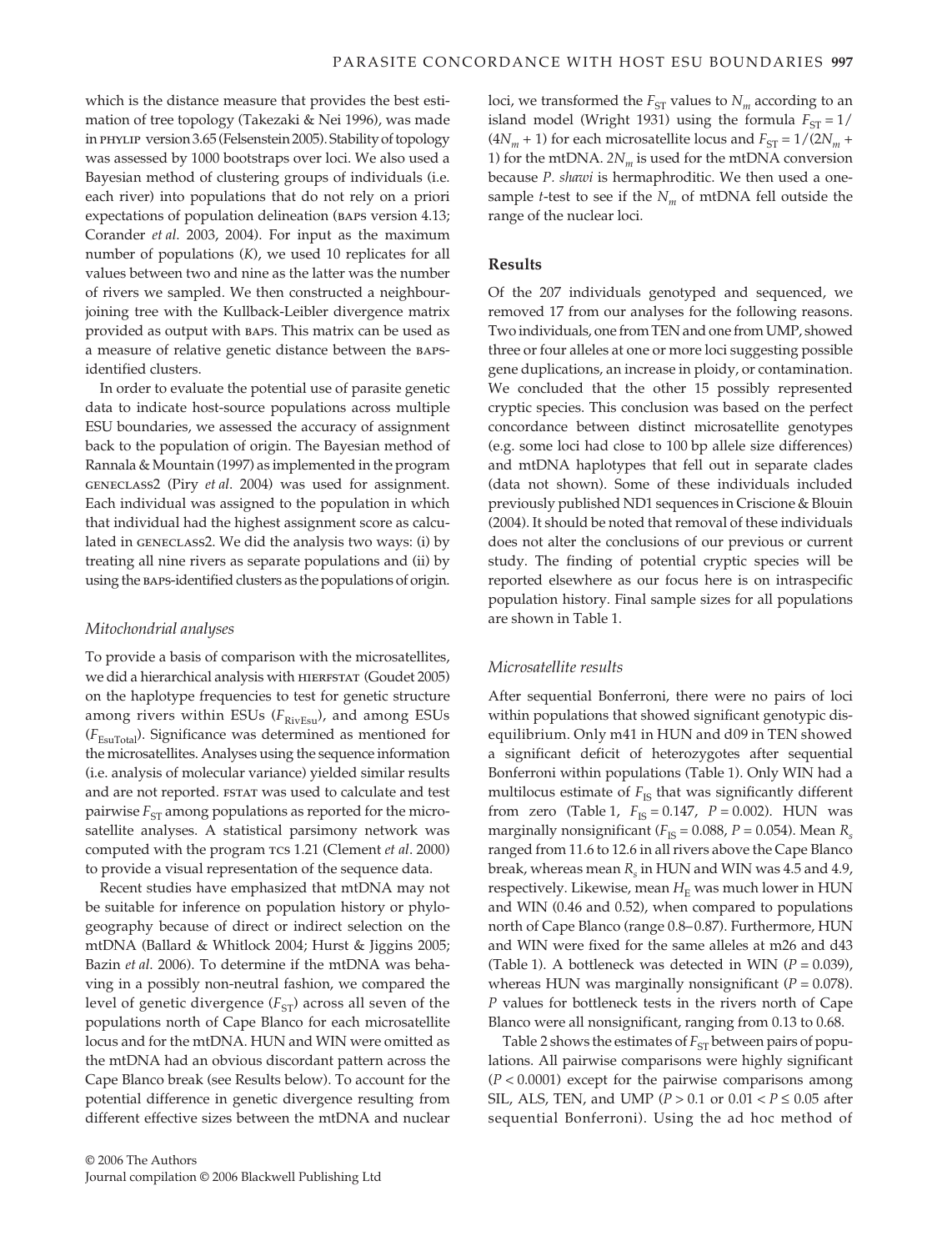**Table 1** Summary statistics by locus and population, and averaged over loci within populations: number of alleles (*A*), allelic richness (*Rs* ), observed heterozygosity  $(H<sub>O</sub>)$ , gene diversity  $(H<sub>E</sub>)$ 

|       |                      | $GRA (15)*$  | WIL (23)  | <b>NEH (22)</b> | SIL (23)  | ALS (23)       | $\text{TEN}\left(18\right)$ | UMP(21)  | <b>HUN (23)</b>          | WIN (22)                 |
|-------|----------------------|--------------|-----------|-----------------|-----------|----------------|-----------------------------|----------|--------------------------|--------------------------|
| Locus |                      |              |           |                 |           |                |                             |          |                          |                          |
| m41   | $A(38)$ <sup>+</sup> | 6            | 5         | 16              | $10\,$    | 9              | $\boldsymbol{6}$            | $\,8\,$  | $\overline{7}$           | $\overline{7}$           |
|       | $R_s$                | 6.00         | 4.65      | 13.23           | 7.64      | 7.03           | 5.64                        | 6.49     | 5.80                     | 6.46                     |
|       | $H_{\rm O}$          | $0.4\,$      | 0.739     | 0.818           | 0.478     | 0.522          | 0.444                       | 0.476    | $0.304$ T                | 0.591                    |
|       | $H_{\rm E}$          | 0.363        | 0.735     | 0.838           | 0.485     | 0.534          | 0.508                       | 0.452    | 0.604                    | 0.667                    |
| m26   | A(21)                | $8\,$        | 11        | $\overline{7}$  | 14        | 14             | 11                          | 13       | $\mathbf{1}$             | $\mathbf{1}$             |
|       | $R_s$                | 8.00         | 9.21      | 6.63            | 11.52     | 11.71          | 10.25                       | 10.75    | 1.00                     | 1.00                     |
|       | $H_{\rm O}$          | 0.933        | 0.783     | 0.727           | 0.696     | 0.826          | 0.667                       | 0.714    |                          |                          |
|       | $H_{\rm E}$          | 0.844        | 0.799     | 0.826           | 0.762     | 0.827          | 0.765                       | 0.718    | $\equiv$                 | $\overline{\phantom{0}}$ |
| m48   | A(35)                | $17\,$       | 22        | 21              | 24        | 22             | 20                          | $16\,$   | $\overline{7}$           | $10\,$                   |
|       | $R_{\rm s}$          | 17.00        | 17.61     | 17.31           | 18.77     | 17.32          | 18.20                       | 14.44    | 6.26                     | 9.02                     |
|       | $H_{\rm O}$          | 1.000        | 0.913     | 0.955           | $1.000\,$ | 1.000          | 0.944                       | 1.000    | 0.739                    | 0.682                    |
|       | $H_{\rm E}$          | 0.959        | 0.949     | 0.955           | 0.960     | 0.951          | 0.963                       | 0.938    | 0.759                    | 0.853                    |
| d36   | A(43)                | 15           | 19        | $22\,$          | 19        | 16             | 12                          | 17       | 3                        | 7                        |
|       | $R_{s}$              | 15.00        | 15.70     | 17.28           | 14.75     | 13.21          | 10.95                       | 14.51    | 2.88                     | 6.48                     |
|       | $H_{\rm O}$          | 0.933        | 1.000     | 1.000           | 0.957     | 0.913          | 1.000                       | 1.000    | 0.348                    | 0.682                    |
|       | $H_{\rm E}$          | 0.943        | 0.940     | 0.943           | 0.913     | 0.910          | 0.870                       | 0.936    | 0.305                    | 0.751                    |
| d47   | A(20)                | 13           | $11\,$    | $8\,$           | 12        | $11\,$         | $13\,$                      | $10\,$   | $\mathfrak{Z}$           | $\overline{4}$           |
|       | $R_{s}$              | 13.00        | 9.51      | 7.62            | 10.11     | 9.68           | 11.74                       | 8.46     | 2.88                     | 3.36                     |
|       | $H_{\rm O}$          | 0.933        | 0.739     | 0.727           | 0.783     | 0.783          | 0.889                       | 0.571    | 0.435                    | 0.318                    |
|       | $H_{\rm E}$          | 0.874        | 0.735     | 0.809           | 0.809     | 0.841          | 0.816                       | 0.681    | 0.456                    | 0.488                    |
| d04   | $A\left(16\right)$   | $\mathbf{7}$ | 9         | 5               | 11        | $\overline{7}$ | 9                           | 10       | 3                        | $\mathfrak{Z}$           |
|       | $R_s$                | 7.00         | 8.27      | 5.00            | 9.37      | 6.30           | 8.63                        | 9.18     | 3.00                     | 3.00                     |
|       | $H_{\rm O}$          | 0.867        | 0.652     | 0.818           | 0.826     | 0.783          | 0.833                       | 0.905    | 0.652                    | 0.500                    |
|       | $H_{\rm E}$          | 0.805        | 0.831     | 0.799           | 0.862     | 0.758          | 0.862                       | 0.839    | 0.658                    | 0.591                    |
| d09   | A(31)                | 16           | 19        | 20              | 19        | 18             | $20\,$                      | 20       | 14                       | 10                       |
|       | $R_{s}$              | 16.00        | 15.95     | 16.55           | 16.16     | 15.51          | 18.04                       | 17.28    | 12.75                    | 8.87                     |
|       | $H_{\rm O}$          | 1.000        | $1.000\,$ | 0.909           | 0.913     | 0.913          | $0.833$ ¶                   | 0.952    | 0.913                    | 0.818                    |
|       | $H_{\rm E}$          | 0.949        | 0.951     | 0.944           | 0.953     | 0.949          | 0.957                       | 0.961    | 0.929                    | 0.844                    |
| d43   | $A\left( 26\right)$  | 14           | 14        | 11              | 15        | 14             | 11                          | 13       | $\mathbf{1}$             | $\mathbf{1}$             |
|       | $R_{s}$              | 14.00        | 12.42     | 9.50            | 12.56     | 11.63          | 10.31                       | 11.64    | 1.00                     | 1.00                     |
|       | $H_{\rm O}$          | 0.800        | 0.957     | 0.682           | 0.913     | 0.826          | 0.833                       | 1.000    | $\overline{\phantom{0}}$ | $\overline{\phantom{0}}$ |
|       | $H_{\rm E}$          | 0.924        | 0.920     | 0.823           | 0.908     | 0.892          | 0.898                       | 0.905    | $\equiv$                 | L,                       |
| Mean  |                      |              |           |                 |           |                |                             |          |                          |                          |
|       | A                    | 12           | 13.75     | 13.75           | 15.5      | 13.88          | 12.75                       | 13.38    | 4.88                     | 5.38                     |
|       | (SD)                 | (4.34)       | (5.82)    | (6.84)          | (4.81)    | (4.88)         | (4.07)                      | (4.07)   | (4.36)                   | (3.66)                   |
|       |                      | 12           |           | 11.63           | 12.6      | 11.55          | 11.72                       | 11.59    | 4.45                     | 4.90                     |
|       | $R_s$                |              | 11.67     |                 |           |                |                             |          |                          |                          |
|       | (SD)                 | (4.34)       | (4.5)     | (5.08)          | (3.73)    | (3.84)         | (4.36)                      | (3.61)   | (3.86)                   | (3.25)                   |
|       | $H_{\rm E}$          | 0.832        | 0.857     | 0.867           | 0.832     | 0.833          | 0.830                       | 0.804    | 0.464                    | 0.524                    |
|       | (SD)                 | (0.20)       | (0.09)    | (0.07)          | (0.16)    | (0.14)         | (0.15)                      | (0.18)   | (0.34)                   | (0.35)                   |
|       | $F_{\text{IS}}\$$    | $-0.032$     | 0.012     | 0.044           | 0.013     | 0.015          | 0.030                       | $-0.030$ | 0.088                    | $0.147$ $\P$             |

\*Sample sizes; †total number of alleles across populations; ‡standard deviation; §multilocus estimates of *F*IS; ¶*P* ≤ 0.05 after sequential Bonferroni.

delimiting populations from Waples & Gaggiotti (2006), SIL, ALS, TEN, and UMP would be considered a single population. These four populations are adjacent and within the Oregon Coast ESU (Fig. 1). The hierarchical analysis showed significant structure among ESUs ( $F_{\text{EsuTotal}} = 0.611$ ,  $P =$ 0.0013) and lower, but significant structure among rivers within ESUs ( $F_{\text{RivEsu}}$  = 0.196, *P* < 0.001). The average  $F_{\text{IS}}$ among populations ( $F_{\text{IndRiv}} = 0.026$ ,  $P = 0.006$ ) was also significantly different from zero (Table 3). However, it is obvious

from the pairwise  $F_{ST}$  analyses (Table 2) and from the within population  $F_{\text{IS}}$  values (Table 1) that both HUN and WIN strongly influence  $F_{\mathrm{EuTotal}}$  and  $F_{\mathrm{IndRiv}}.$  Therefore, we repeated the hierarchical analysis after removing HUN and WIN. *F*IndRiv decreases to 0.01 and is not significant. However, there remains significant genetic differentiation across the Nehalem break ( $F_{\text{EsuTotal}} = 0.102$ ,  $P = 0.046$ ) (Table 3).

There was no correlation between the geographical distance and genetic distance when the indicator variable for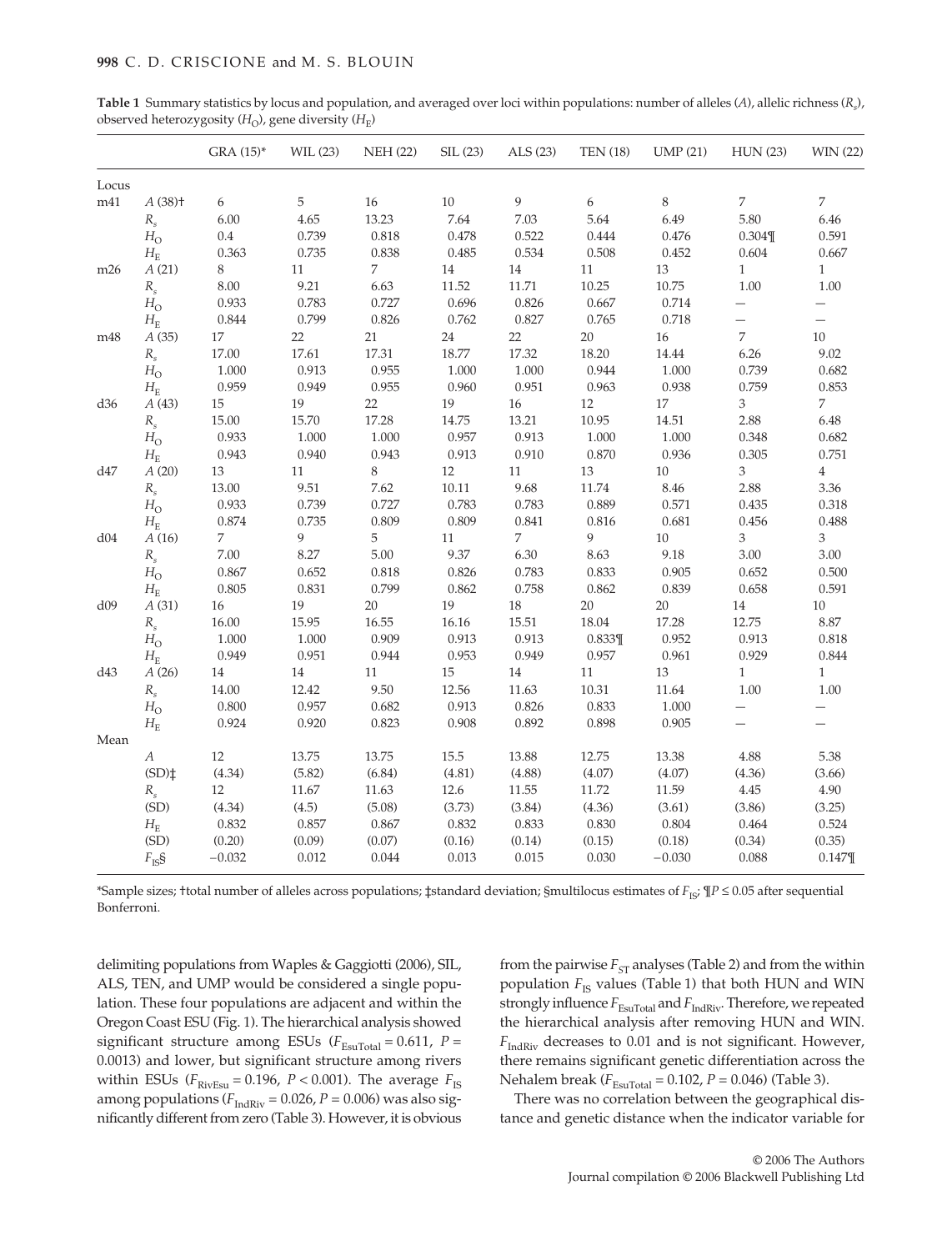|            | <b>GRA</b> | <b>WIL</b> | <b>NEH</b> | <b>SIL</b>          | <b>ALS</b>          | <b>TEN</b>          | <b>UMP</b>               | <b>HUN</b>               | <b>WIN</b>          |
|------------|------------|------------|------------|---------------------|---------------------|---------------------|--------------------------|--------------------------|---------------------|
| <b>GRA</b> |            |            |            |                     |                     |                     |                          |                          |                     |
| WIL        | 0.328      |            |            |                     |                     |                     |                          |                          |                     |
| <b>NEH</b> | 0.316      | 0.341      |            |                     |                     |                     |                          |                          |                     |
| <b>SIL</b> | 0.167      | 0.297      | 0.344      |                     | $0.204 +$           | 0.135 <sub>NS</sub> | 0.955                    |                          | 0.998               |
| <b>ALS</b> | 0.217      | 0.353      | 0.352      | $0.020 +$           |                     | $($ NS <sup>*</sup> | 0.858                    | 0.975                    | 0.952               |
| <b>TEN</b> | 0.248      | 0.331      | 0.371      | $($ <sup>+</sup>    | $0.027+$            | —                   | 0.846                    | 0.969                    | 0.935               |
| <b>UMP</b> | 0.188      | 0.325      | 0.345      | 0.020N <sub>S</sub> | 0.029 <sub>NS</sub> | 0.007 <sub>NS</sub> | $\overline{\phantom{m}}$ | 0.584                    | 0.015 <sub>NS</sub> |
| <b>HUN</b> | 0.867      | 0.795      | 0.835      | 0.799               | 0.826               | 0.785               | 0.797                    | $\overline{\phantom{0}}$ | 0.612               |
| <b>WIN</b> | 0.865      | 0.766      | 0.815      | 0.751               | 0.787               | 0.735               | 0.770                    | 0.279                    |                     |

Table 2 Standardized *F<sub>ST</sub>* between pairs of populations. Multilocus values from the microsatellites are below the diagonal and the mtDNA values are above the diagonal. All values are highly significant *P* < 0.0001 after sequential Bonferroni unless noted otherwise

\*These values are 0 as the  $F_{\text{cr}}$  estimate was negative;  $\pm 0.05 \ge P > 0.01$  after sequential Bonferroni; NS, not significant.

**Table 3** Standardized hierarchical *F*-statistics for the full ESU hierarchy or Nehalem break hierarchy (excludes HUN and WIN)

|                       | ESU hierarchy<br>(microsatellites) | Nehalem<br>break hierarchy<br>(microsatellites) | ESU hierarchy<br>(mtDNA) |
|-----------------------|------------------------------------|-------------------------------------------------|--------------------------|
| $F_{\text{EsuTotal}}$ | $0.611**$                          | $0.102*$                                        | $0.829**$                |
| $F_{\text{RivEsu}}$   | $0.196***$                         | $0.179***$                                      | $0.794***$               |
| $F_{\text{IndRiv}}$   | $0.026**$                          | 0.01 <sub>NS</sub>                              | N/A                      |

NS*P* > 0.05; \*0.05 ≥ *P* > 0.01; \*\*0.01 ≥ *P* > 0.001; \*\*\*0.001 ≥ *P*.

the Cape Blanco break was included (Fig. 2). However, the variable for the Cape Blanco break was highly significant even after accounting for geographical distance and the variable for the Nehalem Break (model  $r^2 = 0.897$ ,  $P < 0.01$ ). In fact, the Cape Blanco break alone had an *r*2 = 0.876, indicating that the addition of geographical distance had little effect in explaining the variance in the data. The variable for the Nehalem break was not significant.

The population dendrograms are shown in Fig. 3. The baps analysis clustered the nine rivers into five groups. The SIL, ALS, TEN, and UMP were a single cluster, a result consistent with the pairwise differentiation among populations. GRA and WIL, the two populations north of the Nehalem Break were also found to be a single cluster. Both population dendrograms show that the longest branch is the one separating the two populations south of the Cape Blanco break, HUN and WIN, from the rest of the populations. This provides strong support for the Cape Blanco break as a barrier to *Plagioporus shawi*. Furthermore, both analyses show that the SIL, ALS, TEN, and UMP populations form a single clade and that WIL and GRA cluster together. These data also suggest that the Nehalem break is barrier for *P. shawi*. Unexpectedly, the NEH population always falls out by itself. Its relationship to the northern populations is unresolved.



**Fig. 2** Plot of genetic distance  $(F_{ST}/1 - F_{ST})$  against geographical distance showing no significant relationship with distance after accounting for the ESU breaks. However, the values enclosed in the circle (all pairwise comparisons between HUN and WIN to populations north of the Cape Blanco break) illustrate that the Cape Blanco break is a significant barrier to gene flow. Standardized  $F_{ST}$  values were used in the analysis.

When all nine rivers are considered separate source populations, there was 63.2% correct assignment. However, 80% of the misassignments (56/70) were among the adjacent SIL, ALS, TEN, and UMP rivers (Table S4, Supplementary material). Furthermore, there was no misassignment across the Cape Blanco break and only 3.7% (7/190) misassignment across the Nehalem break. When the baps-identified clusters are treated as source populations, there was 94.7% correct assignment (Table 4). There was over 90% correct assignment back to all of the baps-identified clusters with no misassignment across the Cape Blanco break and only 3.2% (6/190) misassignment across the Nehalem break.

#### *Mitochondrial results*

Table 2 shows the estimates of  $F_{ST}$  between pairs of populations for the mtDNA. Most of the estimates are at or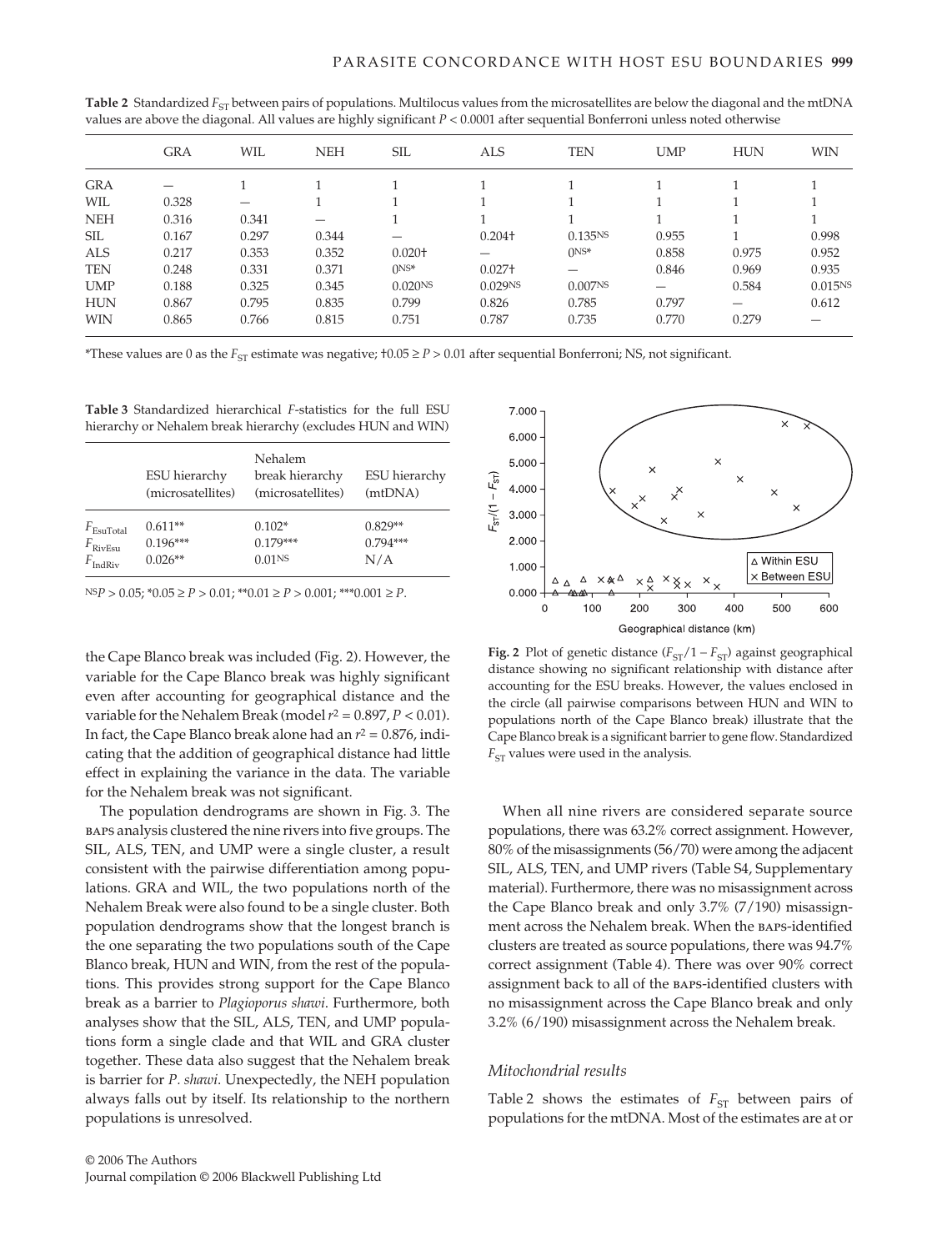

**Fig. 3** Population dendrograms based on the (a) варя analysis and (b) Cavalli-Sforza & Edwards (1967) chord distance. Branches with bootstrap support greater than 70% are illustrated in (b) with dashed arrows. Both trees support the Cape Blanco break as a barrier as the longest branch in both trees separates HUN and WIN from the other populations. Likewise, the Nehalem break is supported in that GRA and WIL cluster together in both analyses. SIL, ALS, TEN, and UMP seem to form a single population, whereas the relationship of NEH to other populations is unresolved when comparing the two analyses.

|                                                   | GRA-WIL<br>$(38)^{*}$ | <b>NEH</b><br>(22) | SIL-ALS-TEN-UMP<br>(85) | <b>HUN</b><br>(23)         | WIN<br>(22) |
|---------------------------------------------------|-----------------------|--------------------|-------------------------|----------------------------|-------------|
| <b>GRA-WIL</b><br><b>NEH</b><br>SIL-ALS-TEN-UMP   | $35+$<br>3            | 20                 | 2<br>82                 |                            |             |
| <b>HUN</b><br><b>WIN</b><br>% correct assignment‡ | 92                    | 91                 | 96                      | 21<br>$\overline{2}$<br>91 | 22<br>100   |

**Table 4** Results of the assignment tests based on the BAPS identified clusters. Columns show the populations from which individuals were sampled and rows show the number of individuals that were assigned to that respective population

\*Sample size for each population; †numbers in bold indicate assignment back to the sampled population; ‡percentage of correct assignment back to the sampled population.

near 1 because there were no alleles shared between most of the populations (i.e. all the alleles in most populations were found only in those populations). The exceptions were between SIL, ALS, and TEN comparisons and between UMP, WIN, and HUN. This latter pattern is due to a common shared mtDNA allele between UMP, WIN, and HUN (starred haplotype in Fig. 4) and represents a discordant pattern with respect to the microsatellite data. There is also a single copy of this haplotype in ALS and TEN. The hierarchical analysis showed highly significant structure among ESUs  $(F_{\text{FsuTotal}} = 0.829, P = 0.004)$  and among rivers within ESUs ( $F_{\text{RivEsu}} = 0.794$ ,  $P < 0.001$ ) (Table 3).

When comparing the  $N_m$  values of the microsatellite loci to that of the mtDNA, we did not include HUN and WIN because of the discordant pattern observed between the markers.  $F_{ST}$  across the other seven populations for the microsatellites ranged from 0.07 to 0.43, which gives a range of  $N_m$  values from 0.33 to 3.22. The  $F_{ST}$  and  $N_m$  for the mtDNA was 0.9 and 0.05, respectively. The  $N_m$  for the mtDNA was significantly smaller (*P =* 0.015) than the average of the microsatellites  $(N_m = 1.11)$ , thus indicating that that the mtDNA had greater differentiation across populations than can be explained by genetic drift alone.

## **Discussion**

#### *Summary of main results*

- **1** All microsatellite analyses support the Cape Blanco break as a barrier to gene flow.
- **2** All microsatellite analyses except the isolation-bydistance analysis support the Nehalem break as barrier to gene flow.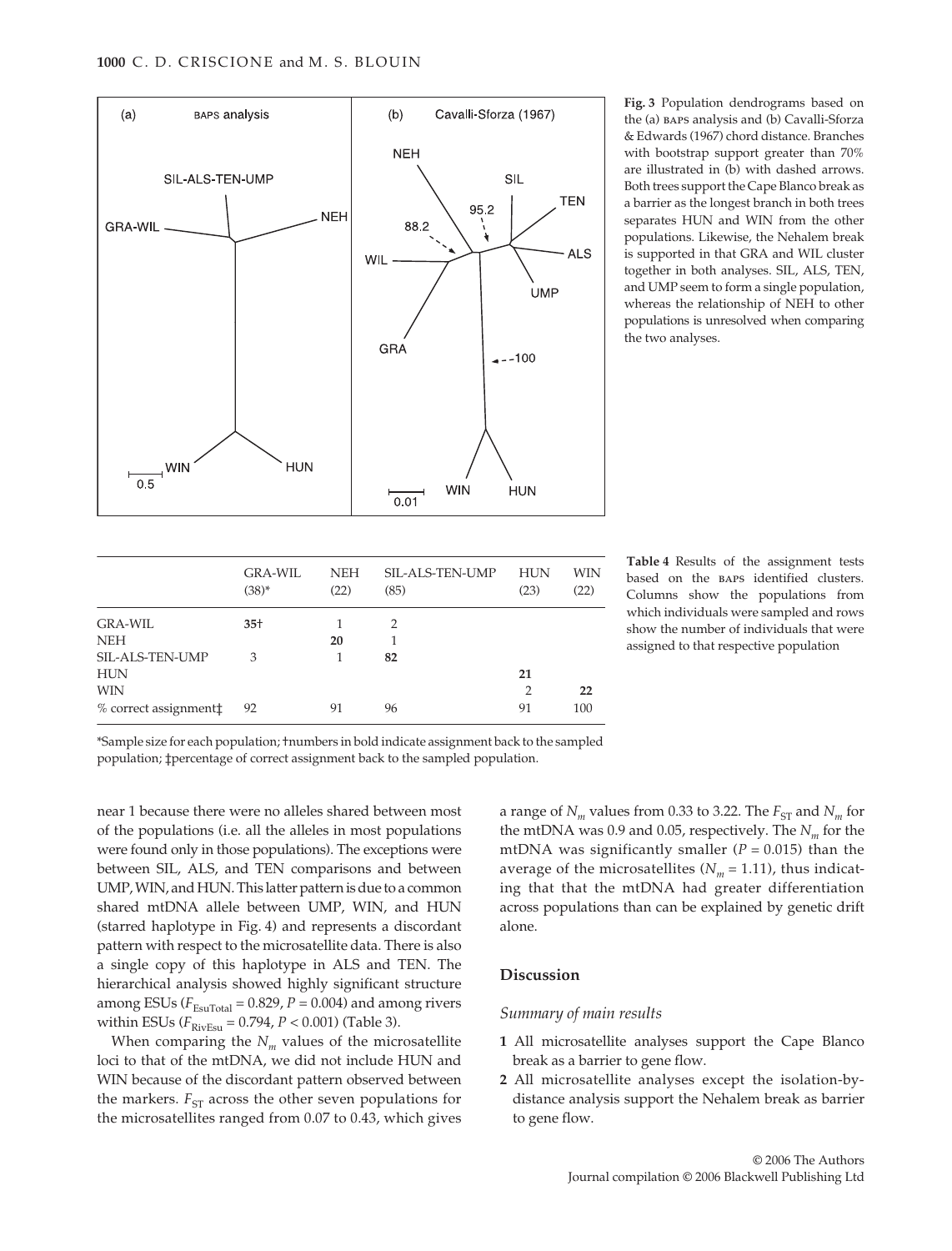

**Fig. 4** Statistical parsimony network of the ND1 locus of the mtDNA. Each connection is a single mutational step with black circles representing inferred haplotypes. Observed haplotypes are shown as open circles with the geographical location(s) indicated inside the circle. Numbers in parentheses indicate the frequency of the haplotype in that location. No number indicates a single copy of the haplotype. Sizes of circles are proportional to the number of individuals with that haplotype. Notice that GRA and WIL have only unique alleles indicating that no alleles are shared across the Nehalem break. NEH also has only unique alleles, but also has two somewhat divergent clades. The starred haplotype indicates a common haplotype that is shared across the Cape Blanco break. This is a pattern that is discordant with the microsatellite data.

- **3** Microsatellite genetic differentiation across the Cape Blanco break is two times greater than differentiation across the Nehalem break (Table 2).
- **4** HUN and WIN have reduced microsatellite genetic diversity relative to populations north of Cape Blanco.
- **5** No mtDNA haplotypes are shared across the Nehalem break. However, there is a discordant pattern with the microsatellites in that a common haplotype is shared among UMP, WIN, and HUN.
- **6** The mtDNA shows greater differentiation among populations than can be explained by genetic drift alone.
- **7** Assignment tests show that accurate assignment back to population of origin for parasites (> 90%), and thus fish

host individuals that they infect, can be obtained across and sometimes within ESUs.

# *Parasite population history inferred from nuclear markers*

We find strong support that the salmonid ESU boundaries at the Nehalem and Cape Blanco breaks also represent phylogeographical boundaries for *Plagioporus shawi*. Previous studies have shown that host movement can determine the degree of genetic differentiation among parasite populations (Blouin *et al*. 1995; McCoy *et al*. 2003; Criscione & Blouin 2004). Here we see that the broadscale phylogeography of a host predicts the broad-scale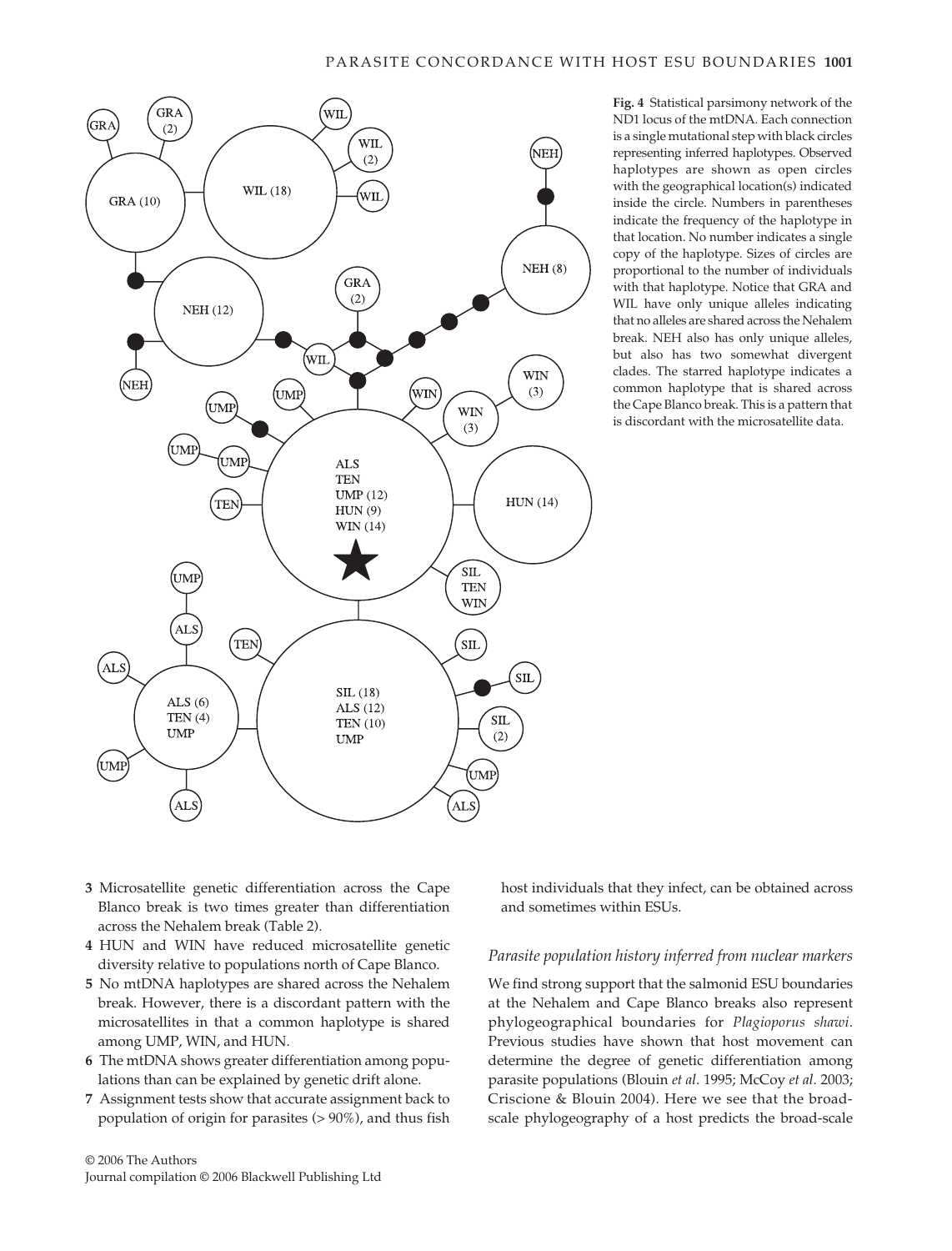phylogeographical patterns of the parasite. All microsatellite analyses show strong divergence across the Cape Blanco break (Figs 2 and 3, Tables 2 and 3). Although the genetic differentiation across the Nehalem break is not as strong, we still find that all but the isolation-by-distance analyses support this boundary as a gene flow barrier for *P. shawi*. Overall, the pattern of greater divergence across the Cape Blanco break and lesser, but significant structure across the Nehalem break is consistent with what is seen with salmonid genetic data (e.g. steelhead and chinook allozyme data; Busby *et al*. 1996; Myers *et al*. 1998) and biogeographical data on fish distributions. For example, we see a clustering of the southwest Washington populations (GRA and WIL), Oregon Coast ESU populations (SIL, ALS, TEN, and UMP, but excluding NEH), and Klamath Mountains Province populations (HUN and WIN) (Fig. 3). In particular, we see a greater affinity between the populations in the Oregon Coast ESU (NEH, SIL, ALS, TEN, and UMP) and southwest Washington (GRA and WIL) relative to the populations in the Klamath Mountains Province (HUN and WIN) (Fig. 3). Given that we did not detect isolation by distance even within ESU units, it appears that populations of *P. shawi* exist as discrete units as opposed to a gradation of genetic divergence among neighbouring populations. Interestingly, the NEH population within the Oregon Coast ESU tends to fall out by itself in the clustering analyses (Fig. 3) and has equal divergence to other populations within this ESU that is similar to the level of divergence across the Nehalem break (Table 2). A possible explanation for why NEH falls out by itself is discussed in light of the mtDNA data below.

The within-population levels of genetic diversity also present an obvious pattern. The two populations south of Cape Blanco (HUN and WIN) have reduced  $R_s$  and  $H_E$ across the majority of loci (Table 1). This pattern and the high degree of divergence between HUN and WIN are consistent with reduced effective population sizes (*N<sub>e</sub>*), in these populations. The reduced  $N_e$ 's could be caused by several factors: (1) the populations have smaller census sizes; (2) a higher selfing rate, or (3) experienced a bottleneck. We currently do not have the data to address 1. All populations except WIN did not deviate from Hardy– Weinberg equilibrium (HUN was marginally nonsignificant). This result is consistent with a more in-depth analysis of within-population structure in two populations of *P. shawi* (Criscione & Blouin 2006). The higher  $F_{\text{IS}}$  values in HUN and WIN (Table 1) are therefore consistent with explanation 2 (higher selfing rates). However, we believe that the higher  $F_{\text{IS}}$  values in HUN and WIN may in part be due to null alleles. We observed unique indel allelic variation at several loci (data not shown) in HUN and WIN that was not seen in populations north of Cape Blanco. This pattern raises the possibility that there may be low frequency nulls in these populations. Two aspects of the data suggest that these populations have experienced a bottleneck via a

founder effect. First, the bottleneck test in WIN was significant and marginally nonsignificant in HUN even though power was reduced due to the fact that only six loci were used (two loci were fixed) (Piry *et al*. 1999). Perhaps more convincing of a founder event is that both HUN and WIN are fixed for the same alleles at d43 and m26. The allele fixed at d43 is found only two other times, once in UMP and once in ALS. The allele fixed at m26 is found in all other populations, where it ranges in frequency from 0.21 to 0.52. Furthermore, three alleles at d47 (Table 1) have nearly identical frequencies between HUN and WIN. If HUN and WIN had experienced separate standing bottlenecks or had reduced diversity due to small population sizes or high selfing rates, it seems unlikely that the same allele would get fixed at two separate loci. A bottleneck via a founder event, on the other hand, is more parsimonious in that the founders may have already been fixed for those alleles. This founder event may be somewhat recent as the signature to detect a bottleneck with the method used in bottLeneck is within  $2N_e$  to  $4N_e$  generations (Piry *et al.* 1999). In part, the high genetic differentiation across the Cape Blanco break may be a reflection of the bottlenecking effects of a founder event. This would indicate that the ability of *P. shawi* to cross the Cape Blanco break is very limited and that dispersal across this barrier is a rare chance occurrence.

## *Mitochondrial DNA phylogeographical patterns*

Three patterns stand out with the mtDNA. (i) First, there is discordance with the microsatellite data in that there is a shared common haplotype among UMP, HUN, and WIN. Although there are several explanations for this pattern (e.g. selection, incomplete lineage sorting), this occurrence is also consistent with a recent founder event possibly originating from the SIL-ALS-TEN-UMP region. (ii) Second, within the NEH population, there are two separate lineages (Fig. 4). There was no obvious association with these lineages and the microsatellite data. An interesting hypothesis that warrants investigation is that there has been an introgression of mtDNA from a population of Columbia River ancestry. This hypothesis stems from a biogeographical study of fish assemblages that suggests the Nehalem River once flowed into the Columbia River and then switched course to the Pacific Ocean (Reimers & Bond 1967). Such an introgression event may explain why the nuclear loci do not cluster NEH with other rivers in the Oregon Coast ESU (SIL, ALS, TEN, and UMP). We have three mtDNA sequences for *P. shawi* caught in the Columbia River estuary (data not shown) that indicate that introgression via stream capture is plausible. We do not know the exact freshwater origin of those parasites and more data are needed for a more conclusive test. Thus, we cannot rule out other possible causes such as the emergence of deep phylogenetic lineages within populations of a continuously low-dispersal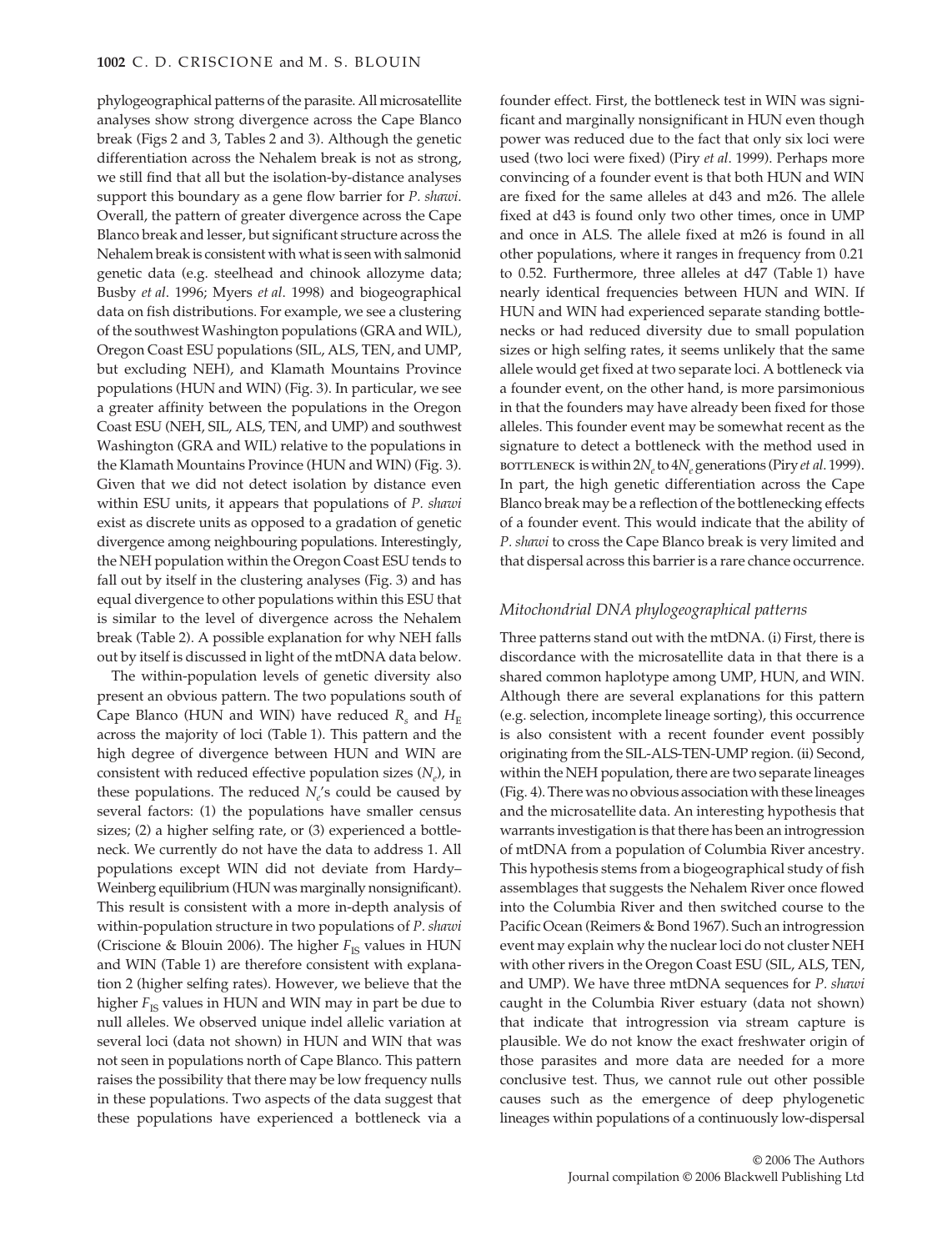species (Irwin 2002; Kuo & Avise 2005). (iii) The third striking pattern from the mtDNA is the high level of divergence observed among most of the populations relative to that seen in nuclear markers (Table 2). Because *P. shawi* is hermaphroditic, sex-biased dispersal can be ruled out as an explanation. We accounted for differences in *N<sub>e</sub>* between nuclear and mtDNA loci, assuming that *P. shawi* is hermaphroditic with random mating. Unequal male or female function by some individuals could also reduce mtDNA  $N_e$  below the one-half  $N_e$  expected in a completely hermaphroditic population. However, an eightfold difference in nuclear to mtDNA  $N_e$  is the maximum expected due to a highly male-biased sex ratio (Hoelzer 1997). If the  $N_m$  of the mtDNA was 0.326 (i.e. the value needed to fall within the 95% CI of the microsatellite estimates), then there would have to be a 12-fold difference in the nuclear to mtDNA  $N_e$  to obtain the  $F_{\rm ST}$  we observed for the mtDNA. Thus, even a highly male-biased sex ratio would not cause the excess mitochondrial differentiation we observed (Hoelzer 1997). Because genetic drift alone cannot explain the pattern, either higher mutation rates (and more homoplasy) in the microsatellites compared to the mtDNA (reviewed in Prugnolle & de Meeus 2002) or selection on the mtDNA (Hurst & Jiggins 2005; Bazin *et al*. 2006) could be possible explanations for the excess mtDNA differentiation that we observed.

Given the extreme differentiation and discordant patterns observed for the mtDNA, it is obvious that inferences on the phylogeographical history of *P. shawi* using the mtDNA alone would be misleading. However, the observed patterns have generated some interesting avenues for future study, and the extreme differentiation may prove useful in certain applications (see below).

# *Salmon conservation implications*

There are two conservation implications stemming from our results. First, the congruence of parasite genetic differentiation and host ESU boundaries provides independent support that these boundaries are of biological significance. Second, the high levels of genetic differentiation at both the nuclear and mtDNA of *P. shawi* offer a unique tool for the management of salmon fisheries. The individual genotypes of *P. shawi* can be used to identify the freshwater source populations of several salmonid species. Salmon fisheries cross international borders and there are several endangered and protected ESUs (Waples *et al*. 2001). Thus, there is a need for information on the freshwater origins of salmonids harvested in the ocean and for data on juvenile near shore migratory patterns. We have previously shown that the genotypes of *P. shawi* are more accurate than steelhead genotypes in assignment back to population of origin (Criscione *et al*. 2006). Here, we have extended the analysis to include populations in ESUs north of the Nehalem

break. Using the baps identified clusters as indicators of distinct parasite populations, we could assign fish back to any one of these five populations with over 90% accuracy. There is over 96% accuracy across the Nehalem break and 100% across the Cape Blanco break. Furthermore, assignment could potentially be narrowed to specific rivers within a population cluster if one used mtDNA in addition to microsatellites. For example, the three northernmost populations GRA, WIL, and NEH, share no mitochondrial haplotypes. Even within the SIL-ALS-TEN-UMP cluster, UMP showed high mtDNA divergence  $(F_{ST} = 0.85 - 0.95)$ ; Table 2) when compared to the other three rivers.

# **Acknowledgements**

We are grateful to the Oregon Department of Fish and Wildlife, Washington Department of Fish and Wildlife, and US Fish and Wildlife Service for their assistance in the collections of salmonids. In particular, M. Solazzi, S. Johnson, B. Miller, T. Dalton, T. Confer, J. Vogt, D. Seiler, and S. Mumford provided help in the field. Special thanks to E. Hoffman, K. Monsen, W. Ardren, R. Vilas and M. Mire-Criscione for their help in the laboratory and to J. Roland for making the map in Fig. 1. We thank P. Meirmans and P. Hedrick for their communications on the standardization of  $F_{ST}$  analogs and T. Anderson for comments on the manuscript. This project was supported in part by a US Environmental Protection Agency STAR Graduate Fellowship.

# **Supplementary material**

The supplementary material is available from http://www.blackwellpublishing.com/products/journals/ suppmat/MEC/MEC3220/MEC3220sm.htm

**Table S1** Prevalence (percent infected), mean intensity, and number of genotyped individuals of *Plagioporus shawi* collected from the nine rivers and four host species.<sup>a</sup>

Table S2 Nonstandardized *F*<sub>ST</sub> between pairs of populations. Multilocus values from the microsatellites are below the diagonal and the mtDNA values are above the diagonal. All values are highly significant *P* < 0.0001 after sequential Bonferroni unless noted otherwise.

**Table S3** Nonstandardized hierarchical *F*-statistics for the full ESU hierarchy or Nehalem break hierarchy (excludes HUN and WIN).

**Table S4** Results of the assignment tests. Columns show the populations from which individuals were sampled and rows show the number of individuals that were assigned to that respective population.

## **References**

Avise JC (2000) *Phylogeography: the History and Formation of Species*. Harvard University Press, Cambridge, Massachusetts.

Ballard JWO, Whitlock MC (2004) The incomplete natural history of mitochondria. *Molecular Ecology*, **13**, 729–744.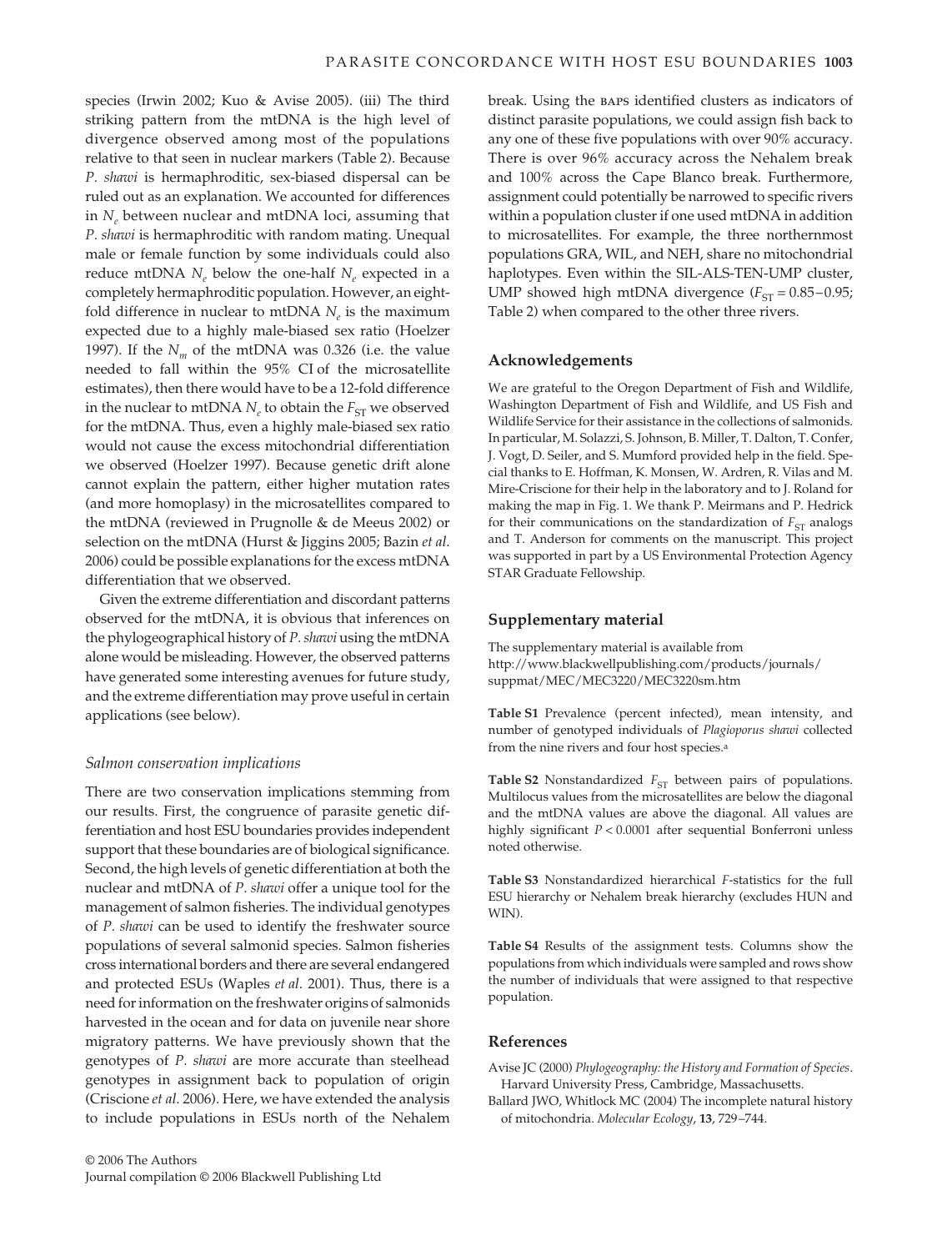- Bazin E, Glemin S, Galtier N (2006) Population size does not influence mitochondrial genetic diversity in animals. *Science*, **312**, 570–572.
- Bermingham E, Moritz C (1998) Comparative phylogeography: concepts and applications. *Molecular Ecology*, **7**, 367–369.
- Biek R, Drummond AJ, Poss M (2006) A virus reveals population structure and recent demographic history of its carnivore host. *Science*, **311**, 538–541.
- Blouin MS, Yowell CA, Courtney CH, Dame JB (1995) Host movement and the genetic structure of populations of parasitic nematodes. *Genetics*, **141**, 1007–1014.
- Busby PJ, Wainwright TC, Bryant GJ *et al.* (1996) *Status review of west coast steelhead from Washington, Idaho, Oregon, and California*. NOAA Technical Memorandum NMFS-NWFSC-27, US Department of Commerce, Seattle, Washington D.C.
- Cavalli-Sforza LL, Edwards AWF (1967) Phylogenetic analysis: models and estimation procedures. *Evolution*, **21**, 550–570.
- Clement M, Posada D, Crandall KA (2000) rcs: a computer program to estimate gene genealogies. *Molecular Ecology*, **9**, 1657–1659.
- Corander J, Waldmann P, Sillanpaa MJ (2003) Bayesian analysis of genetic differentiation between populations. *Genetics*, **163**, 367–374.
- Corander J, Waldmann P, Marttinen P, Sillanpaa MJ (2004) baps 2: enhanced possibilities for the analysis of genetic population structure. *Bioinformatics*, **20**, 2363–2369.
- Criscione CD, Blouin MS (2004) Life cycles shape parasite evolution: comparative population genetics of salmon trematodes. *Evolution*, **58**, 198–202.
- Criscione CD, Blouin MS (2005) Eleven polymorphic microsatellite loci for the salmonid trematode *Plagioporus shawi*. *Molecular Ecology Notes*, **5**, 562–564.
- Criscione CD, Blouin MS (2006) Minimal selfing, few clones, and no among-host genetic structure in a hermaphroditic parasite with asexual larval propagation. *Evolution*, **60**, 553–562.
- Criscione CD, Poulin R, Blouin MS (2005) Molecular ecology of parasites: elucidating ecological and microevolutionary processes. *Molecular Ecology*, **14**, 2247–2257.
- Criscione CD, Cooper B, Blouin MS (2006) Parasite genotypes identify source populations of migratory fish more accurately than fish genotypes. *Ecology*, **87**, 823–828.
- Felsenstein J (2005) *PHYLIP, version 3*.*65*. Distributed by the Author. Department of Genome Sciences, University of Washington, Seattle Washington D.C.
- Goudet J (1995) FSTAT (version 1.2): a computer program to calculate *F*-statistics. *Journal of Heredity*, **86**, 485–486.
- Goudet J (2005) HIERFSTAT: a package for R to compute and test hierarchical *F*-statistics. *Molecular Ecology Notes*, **5**, 184–186.
- Hedrick PW (2005) A standardized genetic differentiation measure. *Evolution*, **59**, 1633–1638.
- Hoelzer GA (1997) Inferring phylogenies from mtDNA variation: mitochondrial-gene trees versus nuclear-gene trees revisited. *Evolution*, **51**, 622–626.
- Hoffman GL (1999) *Parasites of North American Freshwater Fishes*, 2nd edn. Cornell University Press, Ithaca, New York.
- Hughes RM, Rexstad E, Bond CE (1987) The relationship of aquatic ecoregions, river basins and physiographic provinces to the ichthyogeographic regions of Oregon. *Copeia*, **1987**, 423–432.
- Hurst GDD, Jiggins FM (2005) Problems with mitochondrial DNA as a marker in population, phylogeographic and phylogenetic studies: the effects of inherited symbionts. *Proceedings of the Royal Society of London*. *Series B, Biological Sciences*, **272**, 1525–1534.
- Irwin DE (2002) Phylogeographic breaks without geographic barriers to gene flow. *Evolution*, **56**, 2383–2394.
- Johnson OW, Ruckelshaus MH, Grant WS *et al.* (1999) *Status review of coastal cutthroat trout from Washington, Oregon, and California*. NOAA Technical Memorandum NMFS-NWFSC-37, US Department of Commerce, Seattle, Washington D.C.
- Kuo CH, Avise J (2005) Phylogeographic breaks in low-dispersal species: the emergence of concordance across gene trees. *Genetica*, **124**, 179–186.
- Margolis L (1984) Preliminary report on the identification of continent of origin of ocean-caught steelhead trout, *Salmo gairdneri*, using naturally occurring parasite 'tags*'*. *Department of Fisheries and Oceans, Fisheries Research Branch, Pacific Biological Station, Nanaimo, B*. *C*.*, Canada V9R 5K6*. *INPFC Document*, **2822**, 23pp.
- Margolis L (1985) Continent of origin of steelhead, *Salmo gairdneri*, taken in the North Pacific Ocean in 1984, as determined by naturally occurring parasite 'tags'. *Department of Fisheries and Oceans, Fisheries Research Branch, Pacific Biological Station, Nanaimo, B*. *C*.*, Canada V9R 5K6*. *INPFC Document*, **2822**, 23pp.
- McCoy KD, Boulinier T, Tirard C, Michalakis Y (2003) Hostdependent genetic structure of parasite populations: differential dispersal of seabird tick host races. *Evolution*, **57**, 288–296.
- McCoy KD, Boulinier T, Tirard C (2005) Comparative host-parasite population structures: disentangling prospecting and dispersal in the black-legged kittiwake *Rissa tridactyla*. *Molecular Ecology*, **14**, 2825–2838.
- McPhail JD, Lindsey CC (1986) Zoogeography of the freshwater fishes of Cascadia (the Columbia system and rivers north to Stikine). In: *The Zoogeography of North American Freshwater Fishes* (eds Hocutt CH, Wiley EO), pp. 615–637. John Wiley & Sons, Inc, New York.
- Meirmans PG (2006) Using the amova framework to estimate a standardized genetic differentiation measure. *Evolution*, in press.
- Minckley WL, Hendrickson DA, Bond CE (1986) Geography of western North American freshwater fishes: description and relationships to intracontinental tectonism. In: *The Zoogeography of North American Freshwater Fishes* (eds Hocutt CH, Wiley EO), pp. 519–613. John Wiley & Sons, Inc, New York.
- Myers JM, Kope RG, Bryant GJ *et al.* (1998) *Status review of chinook salmon from Washington, Idaho, Oregon, and California*. NOAA Technical Memorandum NMFS-NWFSC-35, US Department of Commerce, Seattle, Washington D.C.
- Nieberding C, Morand S, Libois R, Michaux JR (2004) A parasite reveals cryptic phylogeographic history of its host. *Proceedings of the Royal Society of London*. *Series B, Biological Sciences*, **271**, 2559–2568.
- Nieberding C, Libois R, Douady CJ, Morand S, Michaux JR (2005) Phylogeography of a nematode (*Heligmosomoides polygyrus*) in the western Palearctic region: persistence of northern cryptic populations during ice ages? *Molecular Ecology*, **14**, 765–779.
- Olson RE (1978) Parasites of silver (coho) salmon and king (chinook) salmon from the Pacific Ocean off Oregon. *California Fish and Game*, **64**, 117–120.
- Piry S, Luikart G, Cornuet JM (1999) BOTTLENECK: a computer program for detecting recent reductions in the effective population size using allele frequency data. *Journal of Heredity*, **90**, 502–503.
- Piry S, Alapetite A, Cornuet J-M et al. (2004) GENECLASS2: a software for genetic assignment and first-generation migrant detection. *Journal of Heredity*, **95**, 536–539.